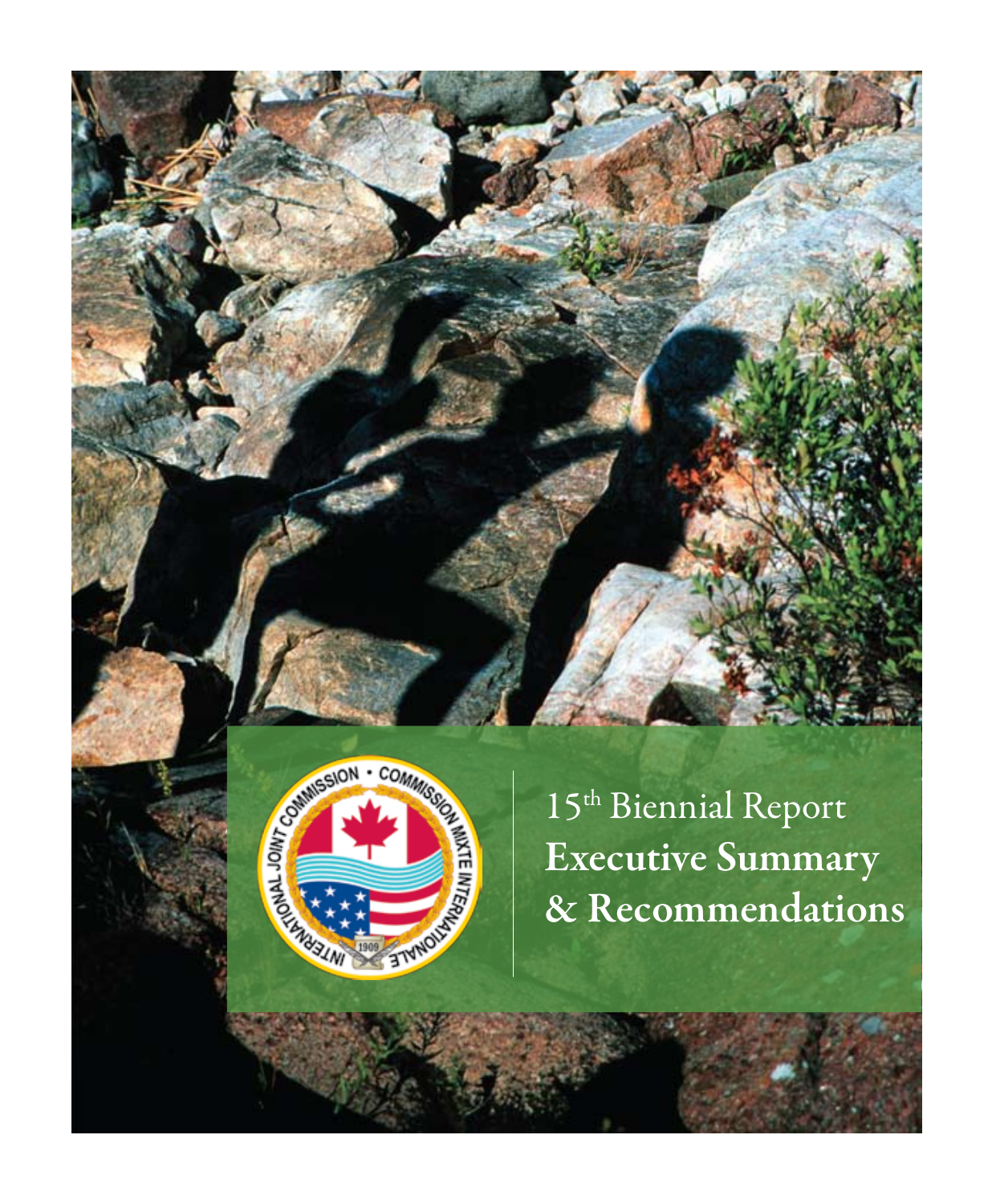# Fifteenth Biennial Report

Prepared pursuant to the Great Lakes Water Quality Agreement of 1978 for submission to the Governments of the United states and Canada and the State and Provincial Governments of the Great Lakes Basin.

Commissioners

Lana Pollack Joseph Comuzzi Irene B. Brooks Pierre Trépanier Sam Speck Lyall D. Knott

# International Joint Commission offices

### Canadian Section

234 Laurier Avenue, W. 22nd Floor Ottawa, Ontario K1P 6K6 (613) 995-2984 commission @ottawa.ijc.org

## United States Section

2000 "L" Street NW, Suite 615 Washington, D.C. 20440 (202) 736-9000 commission@washington.ijc.org

## Great Lakes Regional Office

100 Ouellette Avenue, 8th Floor Windsor, Ontario N9A 6T3 (519) 257-6700 commission@windsor.ijc.org or P.O Box 32869 Detroit, Michigan 48232 (313) 226-2170

Photo Credits: Jim Nies, Oceaxe@sbcglobal.net Kalmin Csia, Southwest Michigan Land Conservancy Dreamstime.com

www.ijc.org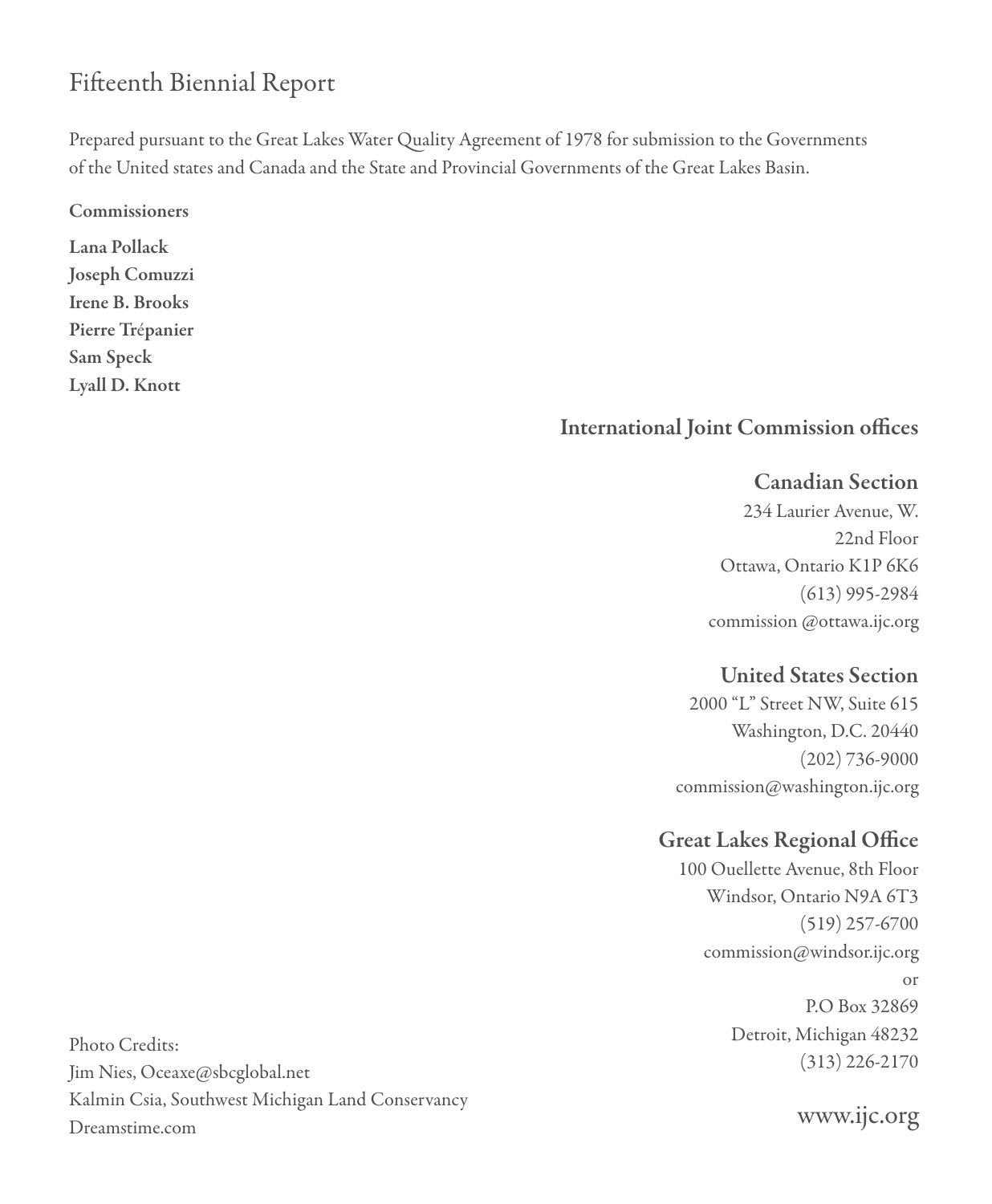

# Dear Friend of the Great Lakes:

The United States and Canada are extraordinarily fortunate to share the Great Lakes, a world-class resource containing one-fifth of all the fresh surfacewater on earth. The importance of this international treasure was recognized nearly 40 years ago when the United States and Canada first signed the Great Lakes Water Quality Agreement (Agreement) that committed our two countries to restore and maintain the chemical, physical and biological integrity of the waters of the Great Lakes Basin Ecosystem. An updated agreement is now being negotiated, providing a unique opportunity to set new goals that will guide future actions to protect and restore this vital asset.

The International Joint Commission (Commission) is charged with preparing a report to the federal, state and provincial governments that assesses progress to meet Agreement objectives. Our Fifteenth Biennial Report provides 32 recommendations for action at

the federal, state, provincial and local levels of government. In particular, the recommendations focus on the need for the United States and Canada to approve an updated Agreement that addresses threats to water quality in order to prevent or reduce their impact on human and ecological health. These threats are of greatest concern in the nearshore zone where people interact with the lakes and include beach closings, harmful algal growth, contaminated groundwater and alien invasive species.

We believe that the report will also help legislatures ensure that resources are effectively directed to addressing the highest-priority challenges. Highlights of the recommendations follow this letter and a full list is appended to this executive summary. Complete copies of the report are available online at www.ijc.org or may be requested from a Commission office.

Sincerely,



Lana Pollack U.S. Co-Chair



Joseph Comuzzi Canadian Co-Chair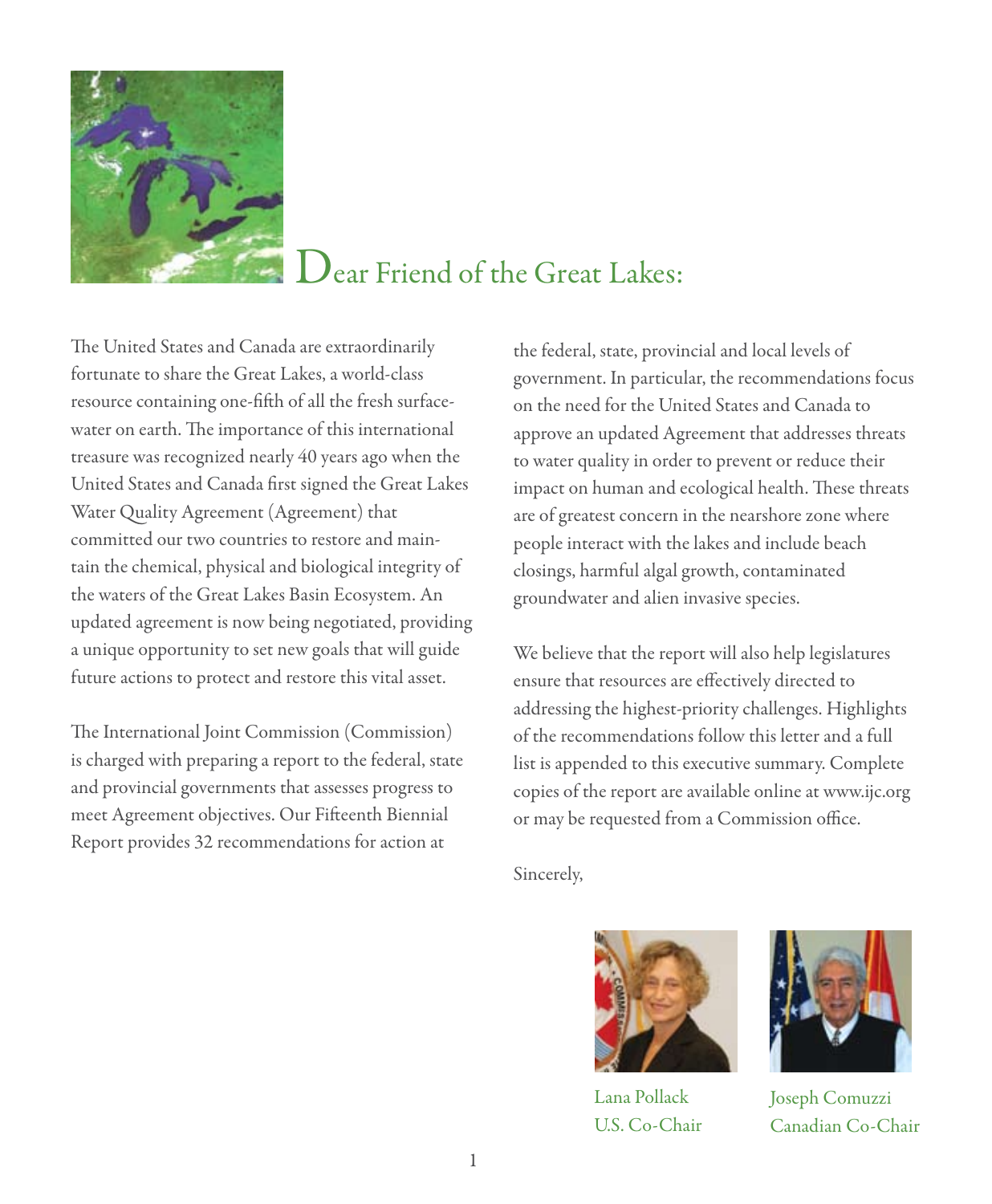# 15th Biennial Report Highlights of Recommendations

# Research and Monitoring

A key concern raised in the report is the resurgence of eutrophication–aquatic plant growth caused by excessive nutrients such as phosphorus. Among many potential causes identified in the report, key factors are believed to be inadequate municipal wastewater and residential septic systems, agricultural run-off, industrial livestock operations and the impacts of climate change, which causes more frequent and intense precipitation and stormwater events. To address this challenge, the report recommends new research and monitoring efforts similar to the Commission's Pollution from Land-use Activities Reference Group (PLUARG) in the 1970s.

The largest ever study of pollution in the Great Lakes from land-use activities such as agriculture and forestry operations, PLUARG research was instrumental in determining the regulatory actions needed to address nonpoint source pollution. PLUARG II would help

managers improve their understanding of eutrophication and select the wisest management actions.

The report also cites the impact of nonpoint source pollution on water quality at recreational beaches and recommends federal support into research to improve indicators of threats to human health. Such new indicators, better warning systems for the public, and a binational standardized system of surveillance and monitoring are recommended to protect public health and reduce beach closings. Related recommendations in the report include systematic basin-wide collection of groundwater quality and quantity data, monitoring for chemicals of emerging concern, such as pharmaceuticals and personal care products, and research into their health effects as well as into treatment systems to remove them from drinking water.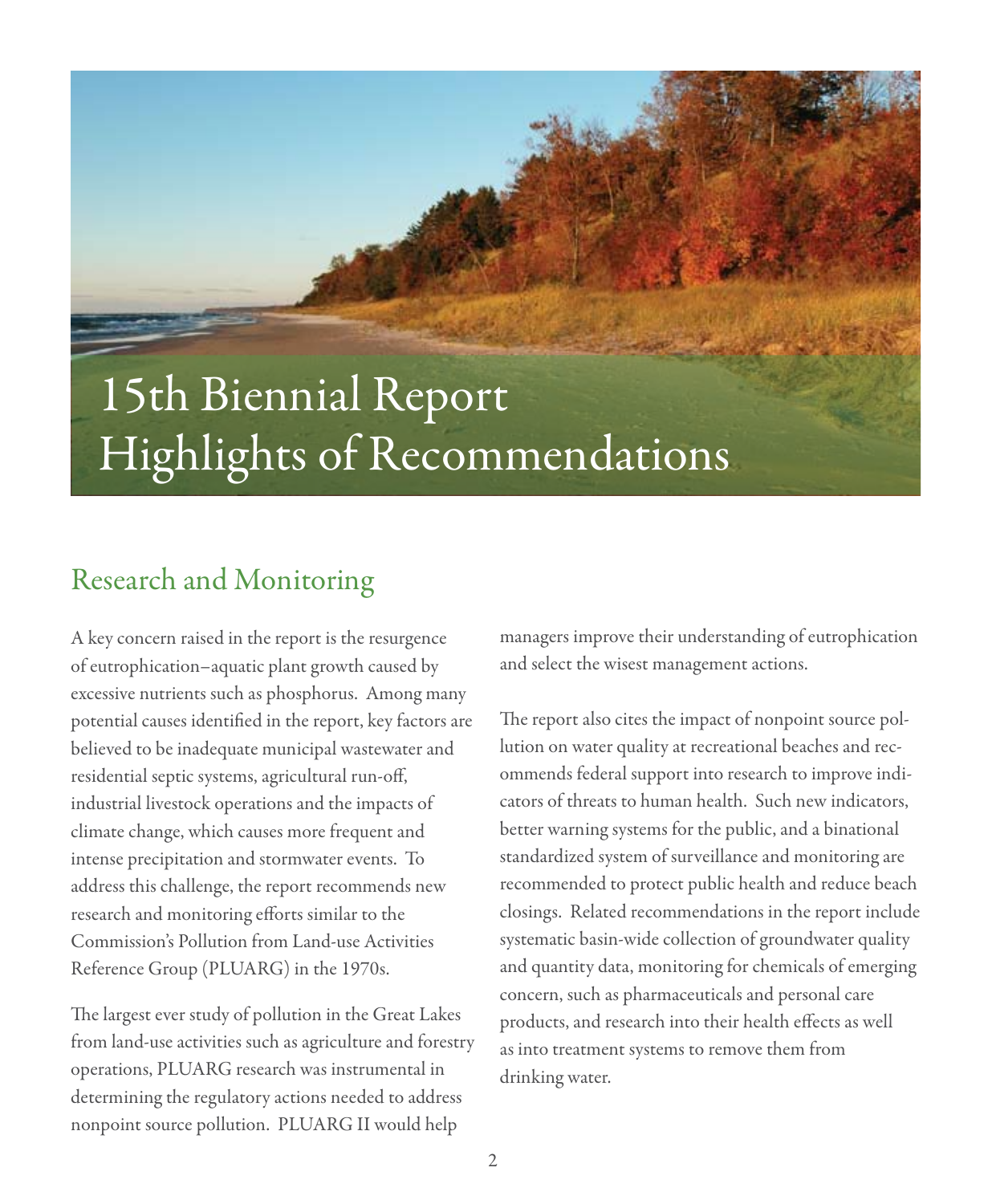# Governance

The report notes that while collaboration has improved in recent years, there is a critical need to modify existing governance to strengthen coordination across jurisdictional lines to address ecological challenges in the nearshore. Specifically, the Commission recommends adopting Lakewide Management Plans (LaMPs) as the geographic unit to coordinate, integrate and implement programs to address the impacts of agricultural and urban areas on water quality. Currently, LaMPs include all the governmental, nongovernmental and tribal/first nation units in coordinating ecological restoration projects and also engage the public.

With the Asian Carp threatening to invade the Great Lakes, the report recommends using a revised Great Lakes Water Quality Agreement as a vehicle for the development and deployment of binational protocols for rapid response before invasive species enter the lakes. The report also calls for binational coordination to develop consistent fish consumption advisories.

# Regulatory Action and Public Infrastructure

The report recommends that governments institute "no regrets" actions immediately to reduce nonpoint sources of pollution from agricultural and urban sources, especially in phosphorus-sensitive watersheds as well as from point sources, such as sewage treatment plants. In addition, the Commission recommends improved enforcement efforts to prevent contamination of groundwater, establishment of standards and regular inspections for septic systems and more effective regulations of confined animal

feeding operations to ensure proper treatment of manure and application of methods to reduce run-off.

Note: The complete report is available at www.ijc.org.

In particular, the recommendations focus on the need for the United States and Canada to approve an updated Great Lakes Water Quality Agreement that addresses threats to water quality in order to prevent or reduce their impact on human and ecological health.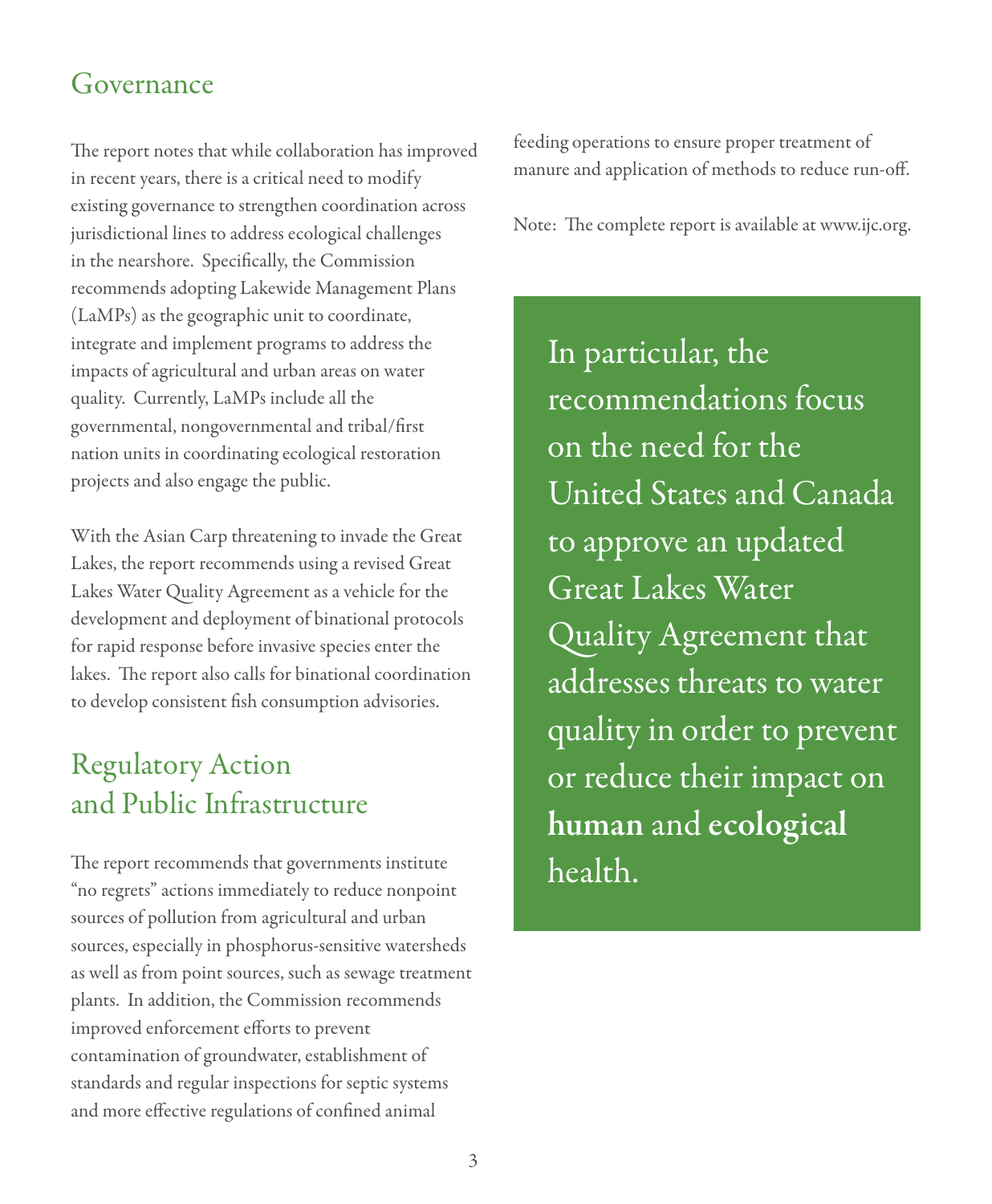# Executive Summary

Article VII of the Canada-United States Great Lakes Water Quality Agreement (Agreement) requires the International Joint Commission to report biennially to the Parties and to state and provincial governments concerning progress toward achieving Agreement objectives, and the effectiveness of programs pursuant to it. Article VII also directs the Commission to provide advice on any matter related to the quality of the boundary waters of the Great Lakes system.

In this 15th Biennial Report, the Commission addresses issues that are relevant to government departments and agencies at all levels along with other organizations with environmental responsibilities in the Great Lakes basin. These issues are particularly pertinent given the current negotiations between Canada and the United States to revise the Agreement. This document is based on the reports of work groups established by our advisory boards with additional input provided by commissioners and staff.

The focus of this report is the nearshore zone, the vital ecological link between watersheds, tributaries, wetlands, groundwater, and offshore waters of the Great Lakes. Most people live in the nearshore and get their drinking water from this zone. The nearshore also supports critical habitat for fish, invertebrate and wildlife populations. Beach closings, nuisance algal growth, the establishment of alien invasive species, and habitat loss are just some of the troublesome developments in the nearshore that act as harbingers of future changes in offshore waters. A revised Agreement should be strengthened with explicit provisions to address threats to nearshore water quality and to prevent or reduce their impact on human and ecological health.

In a December 2007 letter to governments, the Commission concluded that water quality problems in nearshore areas have binational implications and binational cooperation is required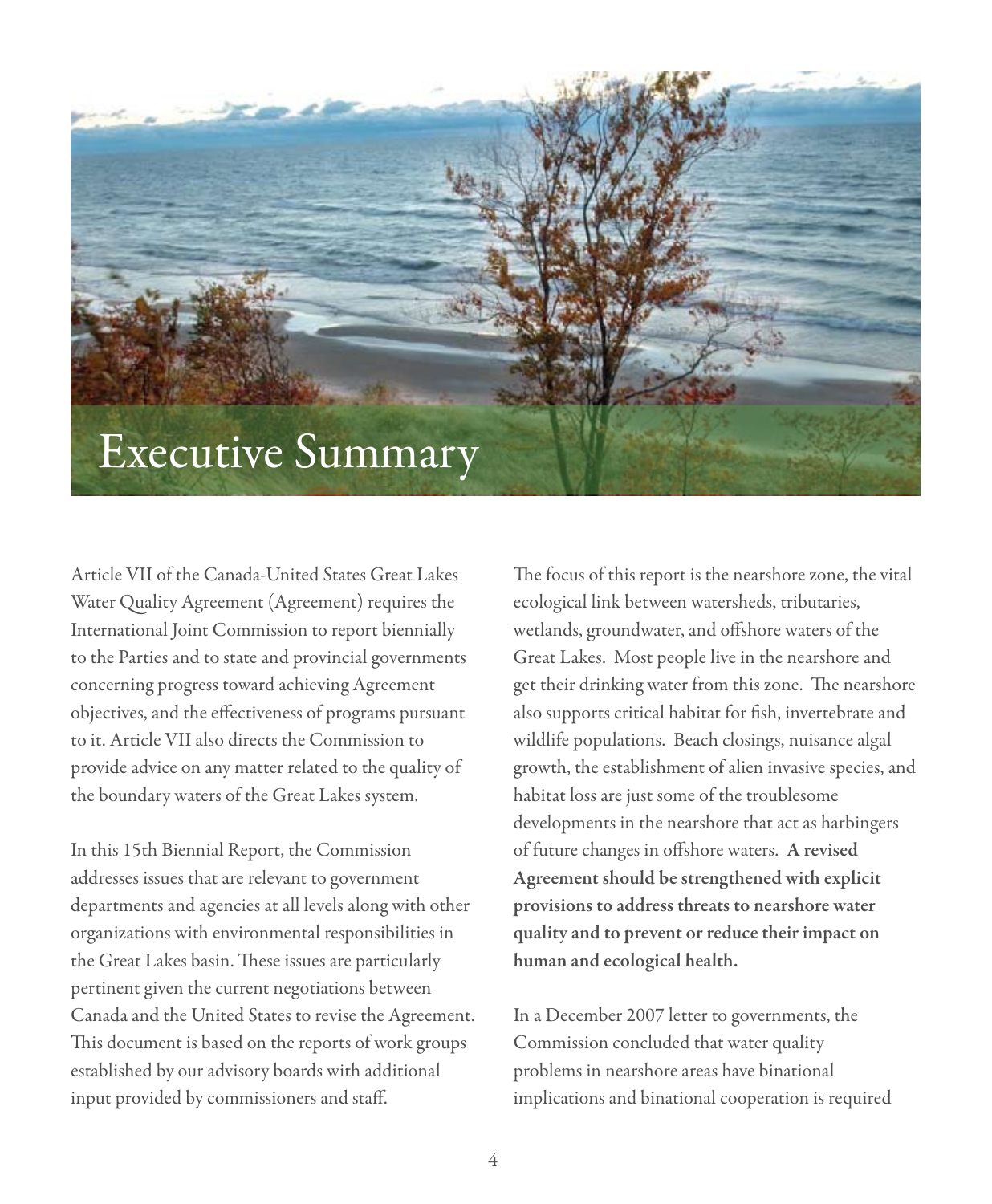to solve them. The Commission noted that urban and agricultural nonpoint pollution are key contributors to excessive loadings of phosphorus and need to be reduced; nutrient-control programs need to be funded and implemented; most programs to monitor phosphorus loadings terminated fifteen years ago need to be reinstated; and the significant gaps in understanding linkages between land sources, nearshore, and offshore waters need to be addressed.

The Commission recognizes the need for better accountability measures and integration of services among the many levels of government and government agencies charged with protecting the Great Lakes basin in both countries. Triennial reports, as recommended by the Commission in its 2006 advice to governments about their review of the Agreement, should be mandated to include an evaluation of the policies and programs in both countries that are intended to fulfill the governmental obligations stipulated in the Agreement.

# A Nearshore Framework

Proper management of the nearshore requires adaptive management and improved governance along with management and planning at a scale that integrates watersheds with their associated lake. The Commission believes that existing governance structures could be modified to meet these challenges.

For the most part, jurisdictions and institutions are not aligned with the hydrological boundaries of the Great Lakes basin. There are multiple levels of government in two countries, bi-national organizations, and environmental nongovernmental associations with diverse legislative, programmatic, and policy tools–and all are addressing water-quality problems in the Great

Lakes. Coordination and collaboration among binational institutions on nearshore zone issues have improved in recent years, but they must be further enhanced.

Greater attention must be devoted to addressing the impacts of agricultural and urban areas on Great Lakes water quality. Because the permitting and budgetary responsibility for urban development and agricultural practices is shared among all orders of government, the Commission recommends using Lakewide Management Plans (LaMPs)<sup>1</sup> as the geographic unit to coordinate, integrate, and implement programs. All levels of government, watershed and other environmental non-governmental organizations should be involved in each LaMP. A binational condition assessment needs to be performed to establish a baseline that roughly coincides with the timing of the revised Agreement. Within watersheds, an assessment of stressors should be undertaken prior to using analytical and diagnostic tools to assess causes of problems and determining management actions.



1 A Lakewide Management Plan, or "LaMP", is a plan of action to assess, restore, protect and monitor the ecosystem health of a Great Lake. It is used to coordinate the work of all the government, tribal, and non-government partners working to improve the Lake ecosystem. A public consultation process is used to ensure that the LaMP is addressing the public's concerns. (EPA, 2008)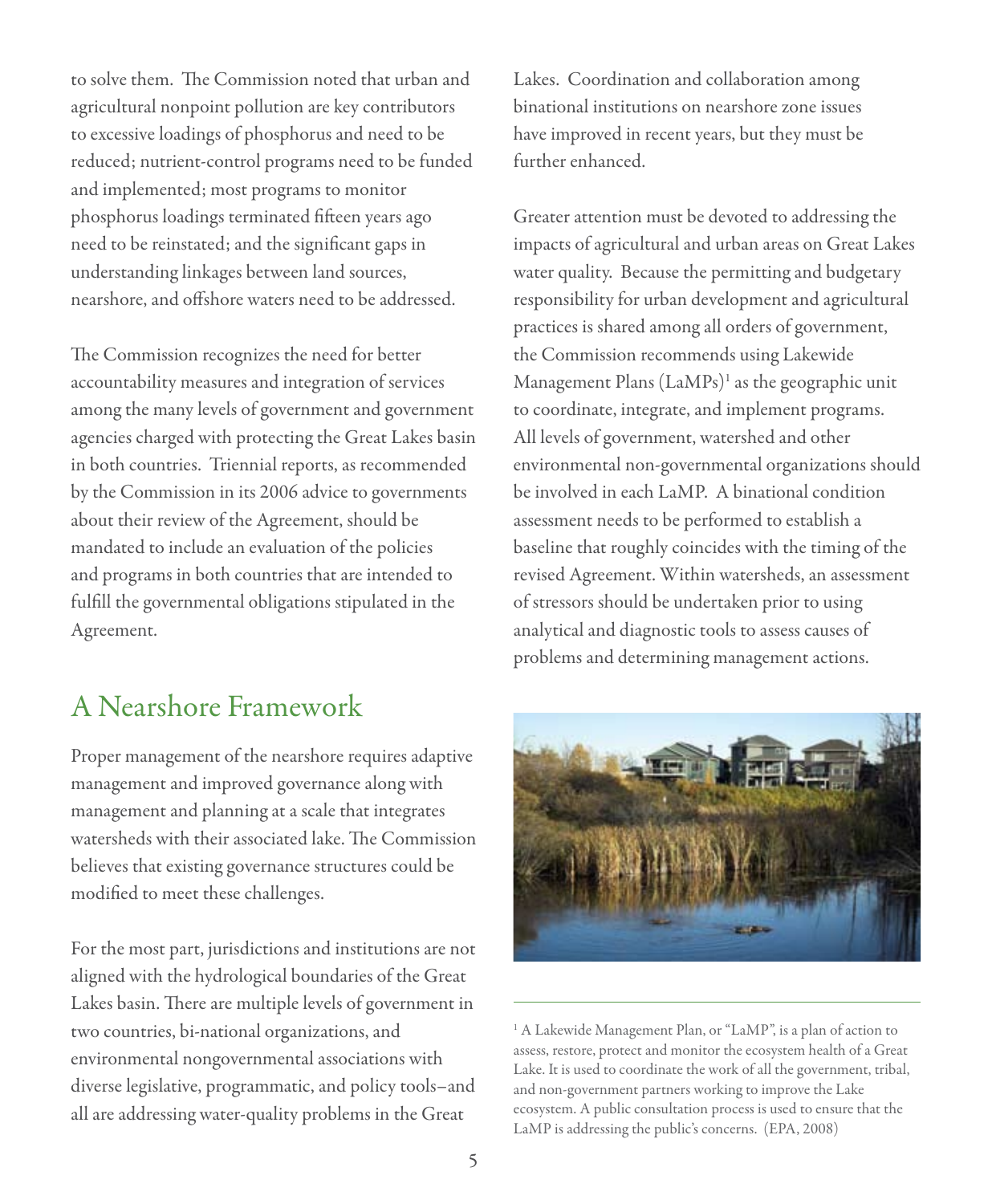# Eutrophication

The Commission is troubled by nearshore eutrophication, aquatic plant growth caused by excessive nutrients, which causes adverse effects on ecosystems, the economy, recreation, and human health. The reemergence of algal blooms is likely due to multiple factors, including inadequate municipal wastewater and residential septic systems; runoff from increased impervious surface areas and agricultural row-crop areas; discharges from tile drainage which result in more dissolved reactive phosphorus loading; industrial livestock operations; ecosystem changes from invasive mussel species; and impacts from climate change which include warmer water and more frequent and intense precipitation and stormwater events.



As a result, more coordinated and frequent monitoring of algal fouling is needed as is watershedspecific monitoring to test both causal hypotheses and assess management actions. More sophisticated models are needed to capture the interactions of habitat, fish community structure, and nutrient loading and work must be undertaken to understand the linkage of nearshore re- emergence of eutrophication and

oligotrophication (nutrient depletion) of the offshore. The Commission recommends accomplishing the necessary monitoring and research actions via a major binational scientific effort similar to the Commission's Pollution from Land Use Activities Reference Group (PLUARG) of the 1970s. PLUARG produced a body of work instrumental in understanding and addressing nonpoint source pollution. A "PLUARG II" would improve the understanding of the resurgence of eutrophication and help managers select the wisest management actions.

In the interim, the Commission recommends that all levels of government implement actions to reduce nonpoint sources from agricultural and urbanized watershed and tributaries. The Commission recommends governments place priority on the protection and restoration of wetlands and forest lands to enhance the quality and resiliency of the Great Lakes ecosystem. These habitats are naturally effective at filtering and reducing some pollutants that affect nearshore water quality. Governments should exercise available options to prevent conversion of existing habitats to uses that could damage water quality or fish and wildlife populations, and restore habitats through conservation easements or public ownership of habitats.

In addition, the Commission recommends actions that mimic natural processes such as buffer strips on agricultural land, rain gardens and green roofs in urban areas, along with reducing urban sprawl and impervious surfaces. All these efforts need to be undertaken in nearshore and in all tributary watersheds. Effective efforts need to be documented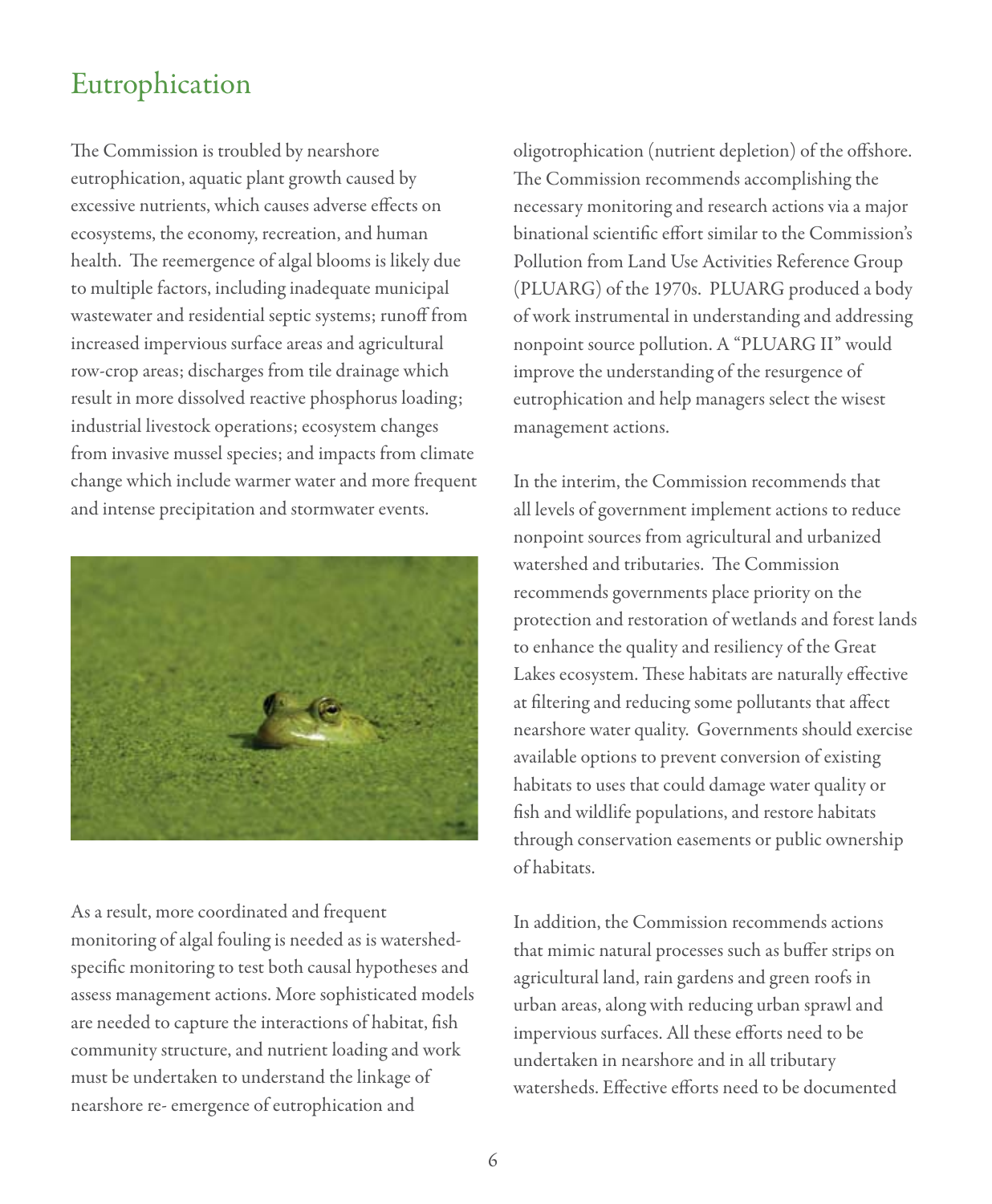and shared among potential users. In the longer term, there is a need to further develop systems that use phosphorus for desirable outcomes, such as harvesting algal biomass for biofuel.

# Beaches and Recreational Water Quality

Beaches and recreational waters are critical to the economic and environmental health of the Great Lakes region and to the quality of life for residents and visitors. They provide recreational opportunities and contribute to ecosystem biodiversity and provide breeding grounds and cover for fish, birds, aquatic invertebrates and other wildlife.

Nonpoint source pollution, in particular urban and agricultural stormwater runoff, poses a much greater threat to recreational water bodies than point source pollution. More frequent and severe storm events, predicted by models of climate change, will have additional impacts.

The presence of *E. coli* bacteria and other pathogens in surface water can serve as an indicator of bacterial contamination. Nevertheless, testing can produce false positive results when fecal indicator bacteria from birds, algae and other natural populations, which have less pathogenic bacteria, are mistaken for human fecal contamination. The Commission recommends the federal governments support research into novel indicators of human fecal contamination to determine rapidly the risk to human health and increase the efficiency of decision-making for beach advisories. The Commission further recommends that governments share information on causes and best practices to improve water quality, enhance warning systems, and reduce the need for beach closings.

An efficient and timely testing method is needed to advise the public about recreational water quality. Current beach testing methodologies take 24 hours or more prior to posting beaches as unsafe for swimming. The Commission recommends that state and local governments improve public communications and issue preemptive advisories where a correlation between rainfall and elevated bacteria levels exist or when sewer overflows or other catastrophic events jeopardize public health.

Under a revised Agreement, there should be binational and nearshore standardized basin-wide surveillance and monitoring protocols along with standardized criteria for beach postings. Further, the Commission recommends that both governments designate a lead agency to establish a binational, systematic, centralized, consistent, and timely way to evaluate and report waterborne illness in the Great Lakes and to facilitate collaboration on best practices at all levels of government.

# Groundwater

Groundwater recharges streams and rivers that flow into lakes, contributes to fish habitat, and supports significant ecosystem functions by maintaining stream flows and wetlands during dry periods. Groundwater's contribution to Great Lakes tributaries ranges from 48 percent in the Lake Erie basin to 79 percent in the Lake Michigan basin. In addition, an estimated 8.2 million people, 82 percent of the rural population, rely on groundwater for drinking water. Groundwater in the Great Lakes basin is of generally good quality but is threatened by chemical and biological inputs from point and nonpoint sources.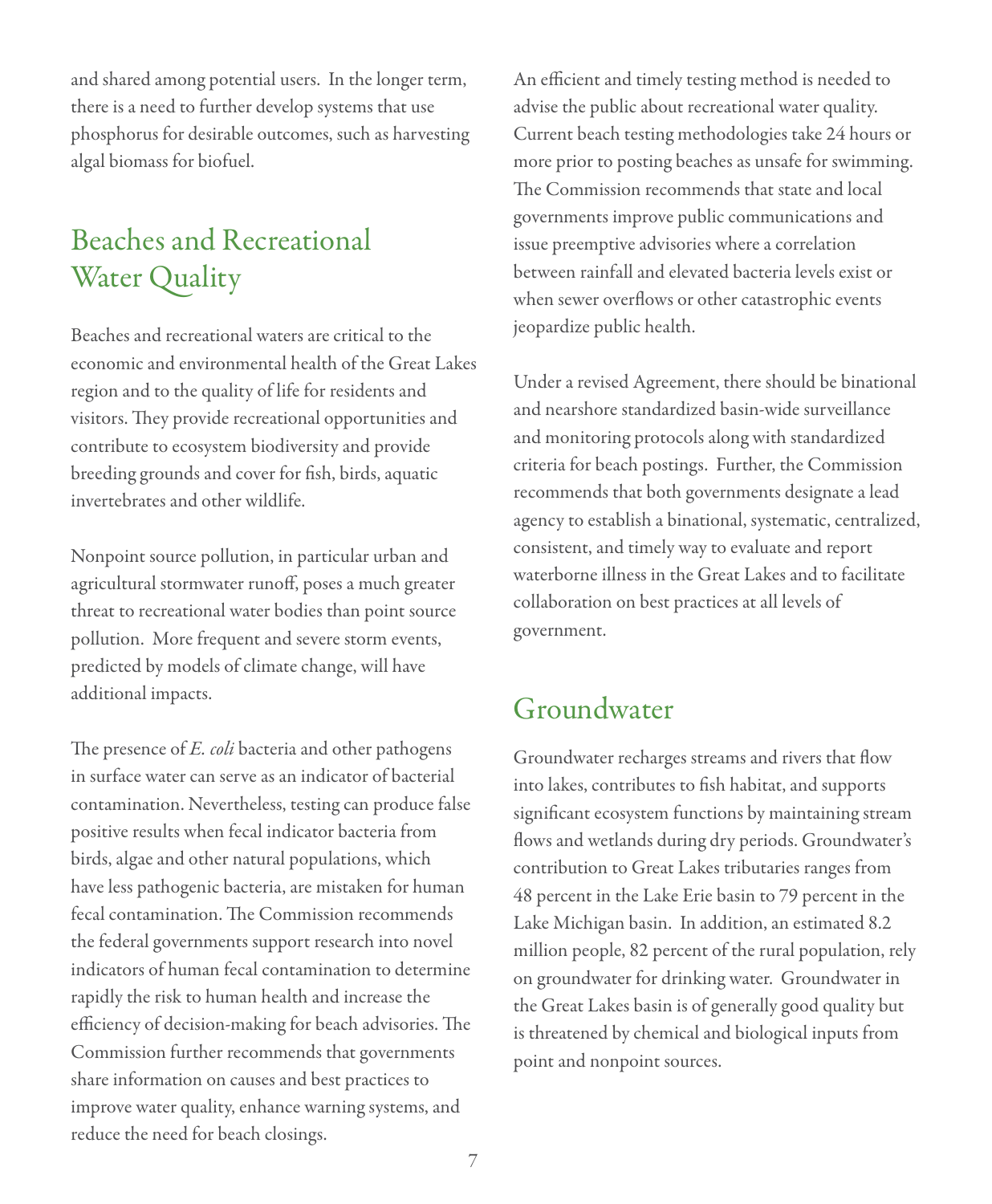Annex 16 of the Agreement calls for both federal governments, in cooperation with state and provincial governments, to identify and control the sources groundwater contamination and to issue biennial progress reports to the Commission. This work has not been accomplished.

In 2010, Commission boards published a report describing a range of specific threats to groundwater. The report recommended actions that could be taken by all levels of government, including research, monitoring, regulation, enforcement and economic and tax incentives. Specific threats to groundwater in the basin include: pathogens, toxic chemicals, nutrients, household products, hormones, antibiotics, pharmaceuticals, and road salt. The sources of these threats include: failing septic systems, leaking underground storage tanks, hazardous waste sites, abandoned wells, leaking sanitary sewers, confined animal feeding operations, de-icing practices, landfills, land application of manure, agricultural practices, spills, atmospheric deposition, vehicle fluids, cemeteries, petroleum refineries, and injection wells.

A revised Agreement should strengthen the provisions of Annex 16 by incorporating some of these recommendations to spur implementation. In particular, efforts are needed by all levels of government to address leaking septic tanks and underground storage tanks as well as runoff from confined animal feeding operations.

# Chemicals of Emerging Concern

The term "chemicals of emerging concern" refers to the recently recognized risk to human health and ecosystems from some unregulated or inadequately regulated chemicals. These chemicals are found in common household and personal care products,

veterinary and human pharmaceuticals, flame retardants, and phthalates used to make plastic flexible. Wastewater treatment plants, one of the leading conveyors of these chemicals to the nearshore, are not designed to remove them.

While the Agreement has annexes that address toxic substances, none mention chemicals of emerging concern. A revised Agreement should include provisions to address this shortcoming. This revision should include the underlying principles and processes by which the Parties would prioritize categories of chemicals to address, rather than compiling a long list of specific chemicals which would rapidly become outdated. There is a need to establish coordinated monitoring programs that will provide exposure and effects information. An easily accessible repository for data also needs to be established by the governments to enable assessment of management options.

In addition, the Commission recommends that the governments provide incentives and educational programs to encourage industry, agriculture, and consumers to develop and use environmentally-friendly alternative products, thereby reducing the production and consumption of chemicals of emerging concern.

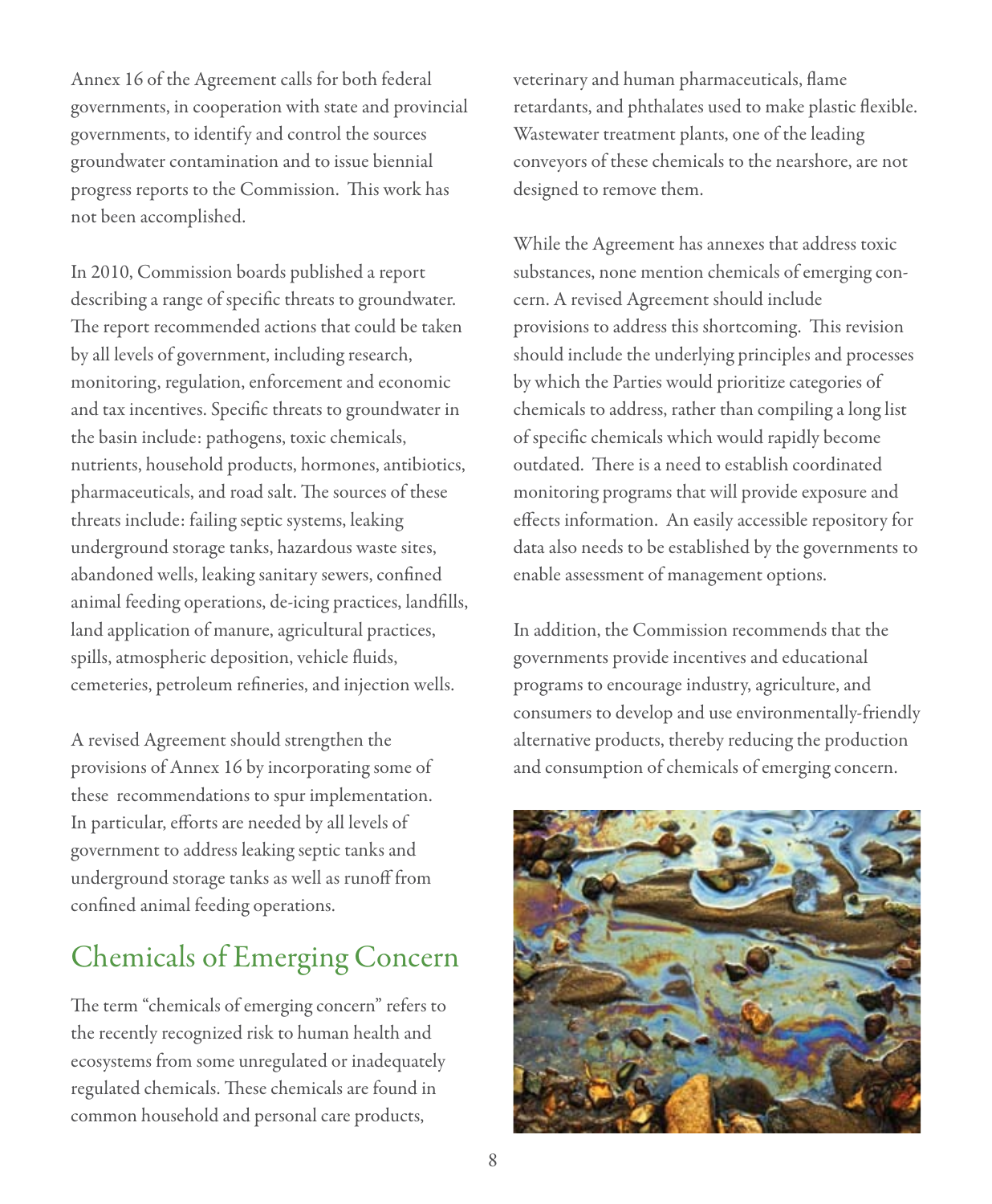# Fish Consumption

Most attention to Great Lakes fish consumption is focused on risks because contaminant levels in many species exceed current health standards. Nevertheless, fish consumption is beneficial for health because they provide a dietary source of high-quality protein and omega-3 fatty acids. The risk/benefit tradeoff of Great Lakes fish consumption is further complicated because most assessments of health benefits are based on analyses of marine fish.

Diverse health impacts from some chemicals are well documented. For example, dioxins, polychlorinated biphenyls (PCBs), and chlorinated pesticides may cause cancer, affect sex determination, hormonal functions, suppress immune systems, disrupt thyroid function, and are associated with elevated risk of diabetes and cardiovascular disease. For some chemicals, children (especially at the prenatal stage of development) are more at risk than adults. Chlorinated pesticides impair neurodevelopment in children, and methyl mercury is a potent neurotoxicant to which the developing brain is more susceptible.

Research is needed to improve our understanding of the benefits of Great Lakes fish consumption and on optimum ways to present fish consumption information.

The province and the states need to devote resources for more effective outreach and education campaigns, especially to those populations who traditionally consume larger quantities of fish.

Pending the foregoing activities, the Commission's workgroup has suggested the following text be included with every fish advisory: "When properly prepared, fish provide a diet high in protein and low

*Research is needed to improve our understanding of the benefits of Great Lakes fish consumption and on optimum ways to present fish consumption information.*

in saturated fats. Many doctors suggest that eating a half-pound of fish each week is helpful in preventing heart disease. Almost any kind of fish may have real health benefits when it replaces a high-fat source of proteinin the diet. You can get the health benefits of fish and reduce contaminants by following this advisory." The Commission also recommends that advisories disclose to women of child-bearing age that frequent fish consumption can affect fetal development and that might have a lifelong impact on intelligence and achievement.

# Aquatic Invasive Species (AIS)

AIS are generally defined as introduced aquatic organisms that may cause harmful environmental, health, or economic impacts. More than 180 aquatic non-native species have been detected in the Great Lakes. About 10 percent of them are considered invasive, including sea lamprey, zebra mussel, round goby, spiny waterflea, and Eurasian watermilfoil.

AIS may degrade habitat, cause adverse effects to native species (including threatened and endangered species), disrupt food webs, and facilitate harmful algal blooms. Other impacts include degraded beaches, reduced quality of sport fishery, impaired stocks of native fish f or commercial harvest, disruption to water infrastructure, lower property values, and increased public expenditures for prevention and control measures.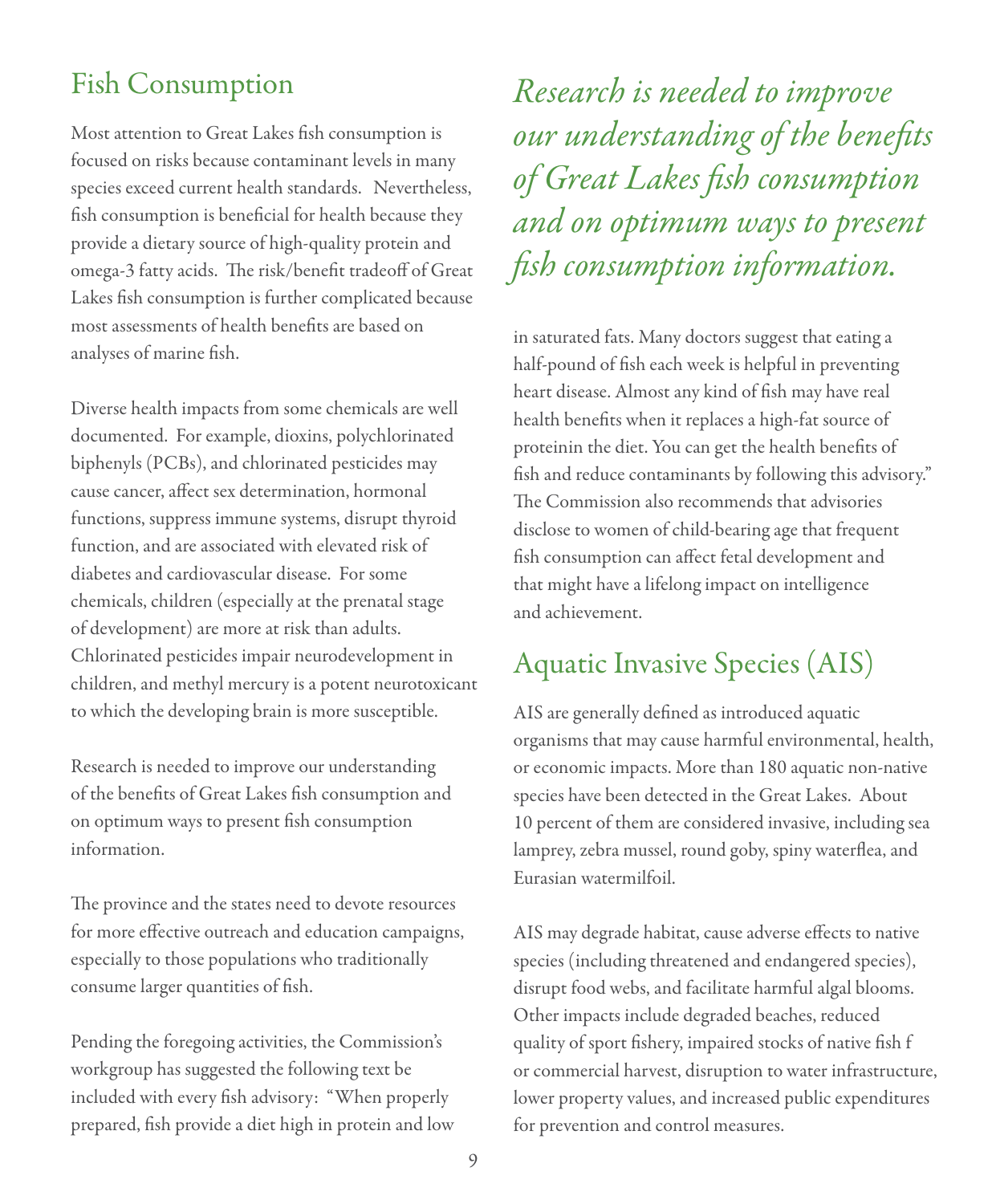

Once they are established, it is virtually impossible to eradicate AIS populations and very difficult to control their spread. As a result, the Commission, first and foremost, supports efforts to prevent invasions from all potential pathways.

Where prevention has not been successful, the Commission supports binational protocols for rapid response both before the AIS is detected (e.g., the Asian Carp) and if needed after an AIS has penetrated the Great Lakes. The Commission recommends consideration of the Incident Command System (ICS), an organizational structure used successfully to manage major emergencies in such areas as human and animal disease, forest pathogens and insects, invasive plants, fire management, and oil and hazardous material spills.

Many of the building blocks for binational AIS rapid response are available in the Great Lakes basin, with its well-established institutional arrangements, regulatory regimes, and long tradition of cooperation across the boundary. A revised Agreement can serve as the organizing vehicle for the development and deployment of joint protocols for effective rapid response to AIS.

# A Note on Protection of Human Health

Each challenge in the nearshore zone discussed in this report has current or potential impacts on human health and enjoyment of the resources of the Great Lakes. In the past, human health concerns addressed by the governments have focused on legacy contaminants such as PCBs. While these materials remain of concern, current and emerging threats to human health include a suite of substances and problems ranging from algal blooms to little-regulated materials often found in consumer products. The Commission believes that in addition to protection of the biological, chemical and physical integrity of the Great Lakes ecosystem, the revised Agreement will be critically flawed unless it also makes explicit the goal of protecting human health.

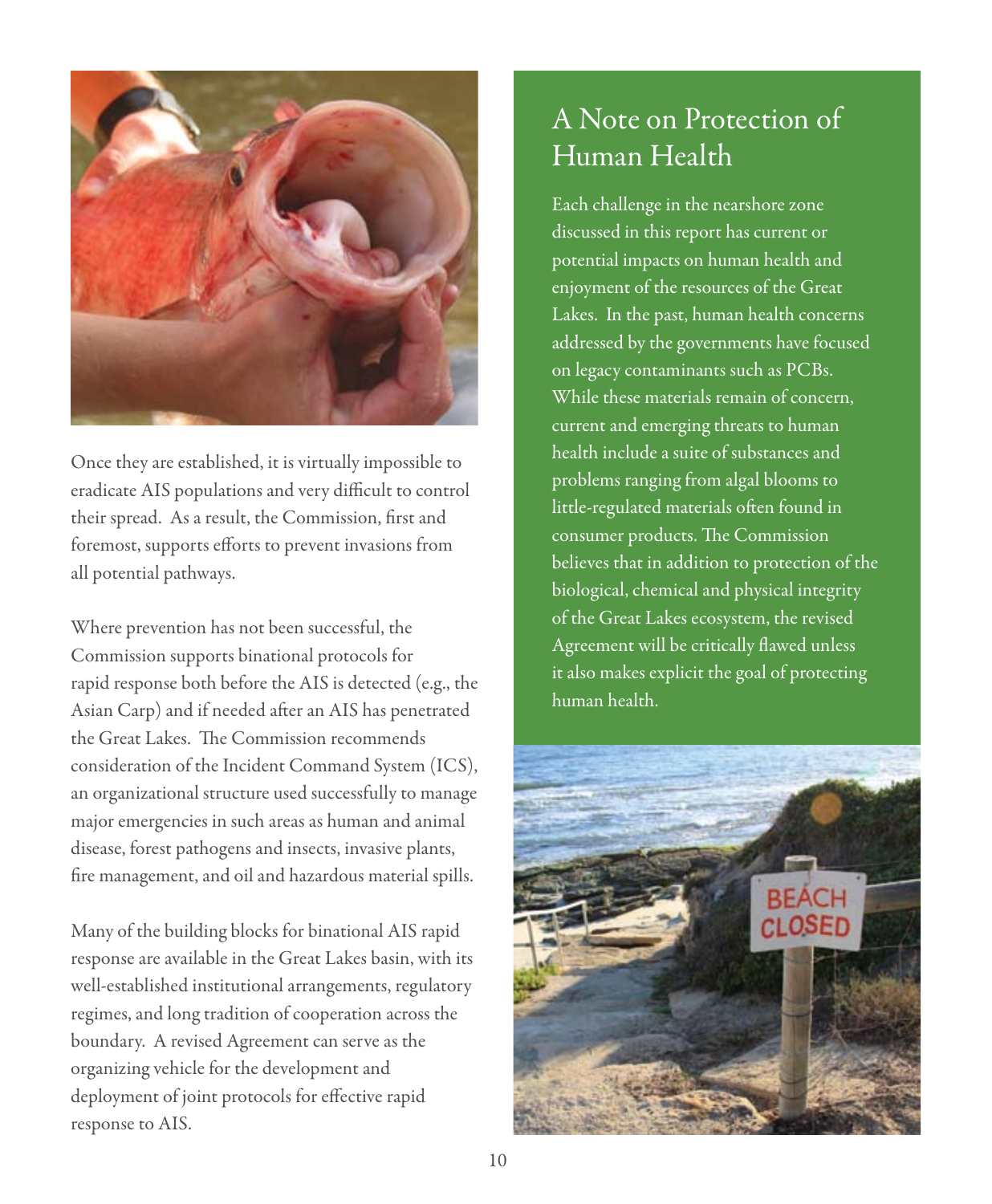# A Note to the Reader on Recommendations in this Report

The 15th Biennial Report contains 32 recommendations. Recommendations presented with this executive summary are organized immediately below as "Guidance to the Governments for Revisions to the Agreement" and as "Recommendations for Better Implementation of the Agreement"–with the latter to be applied under both the existing and a revised Agreement.

All 32 recommendations are repeated in the body of the full report.

The Commission recognizes that the Great Lakes would benefit from governmental reforms that would assign more definitive responsibilities and timetables to various governmental entities.

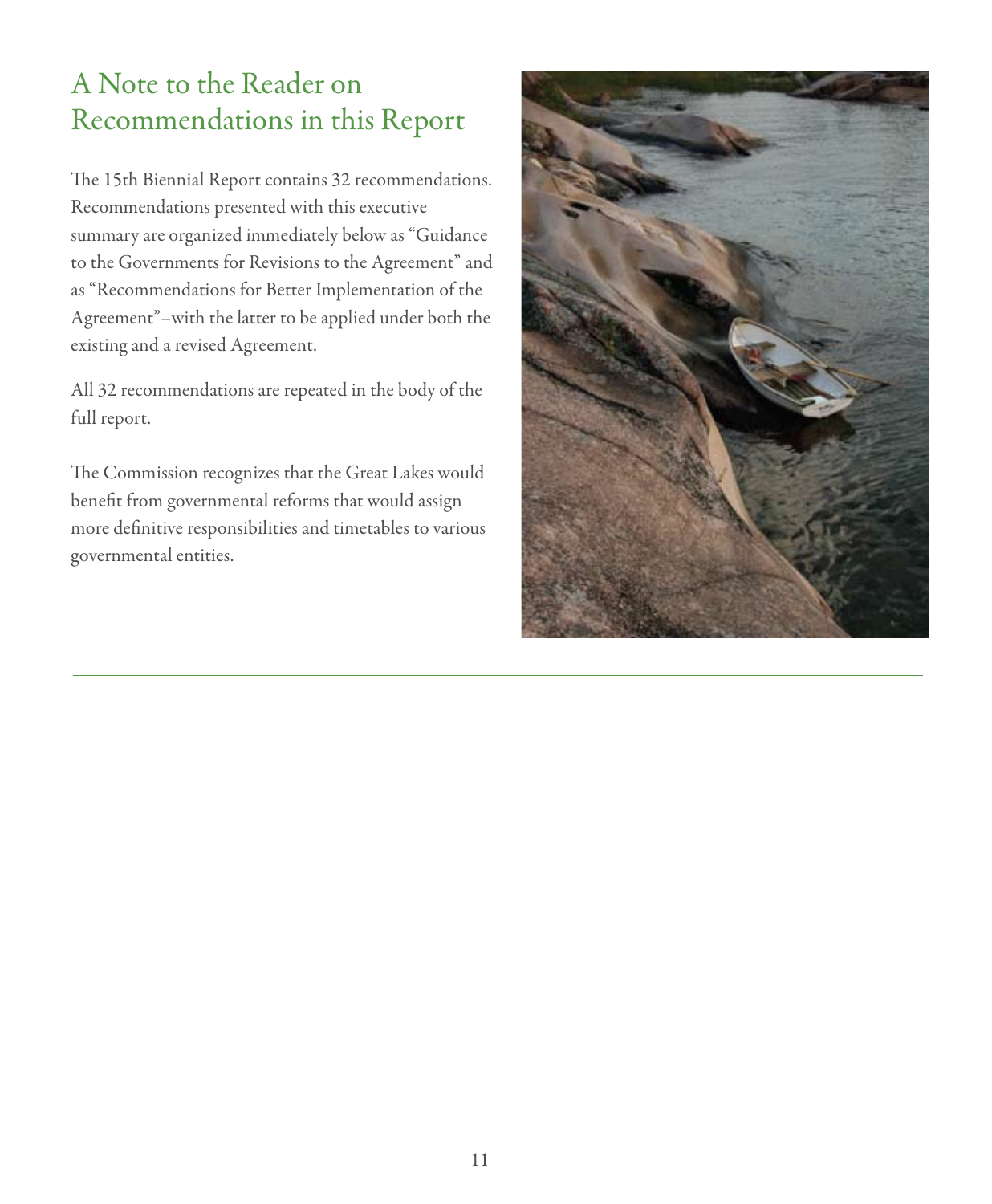# Recommendations

# *Guidance to the Governments for Revisions to the Agreement*

# Periodic IJC Independent Reviews

• Governments require the Commission to generate triennial reports assessing progress in achieving Agreement objectives that would include an evaluation of the policies and programs in both countries that are intended to fulfill the governmental obligations stipulated in the Agreement.

# Nearshore Framework

• Explicitly recognize the importance of the nearshore; define it to include a specific distance or depth offshore and also include a specific coastal distance inland.

• Establish a nearshore framework that encompasses sound science and adaptive management in governmental programs.

• LaMPs should be used to engage a broader array of governments, agencies and programs in managing watersheds, nearshore and offshore waters of the Great Lakes Basin Ecosystem. In doing so, improve the governance linkages between RAPs, LaMPs and watershed planning and program implementation.

• Perform a binational condition assessment of the nearshore waters of the Great Lakes using existing trend data and methods. This assessment should be nested within comprehensive basin-wide programs.

• Human health should be recognized as an additional primary goal of governmental programs designed to protect and restore the biological, physical and chemical integrity of the Great Lakes.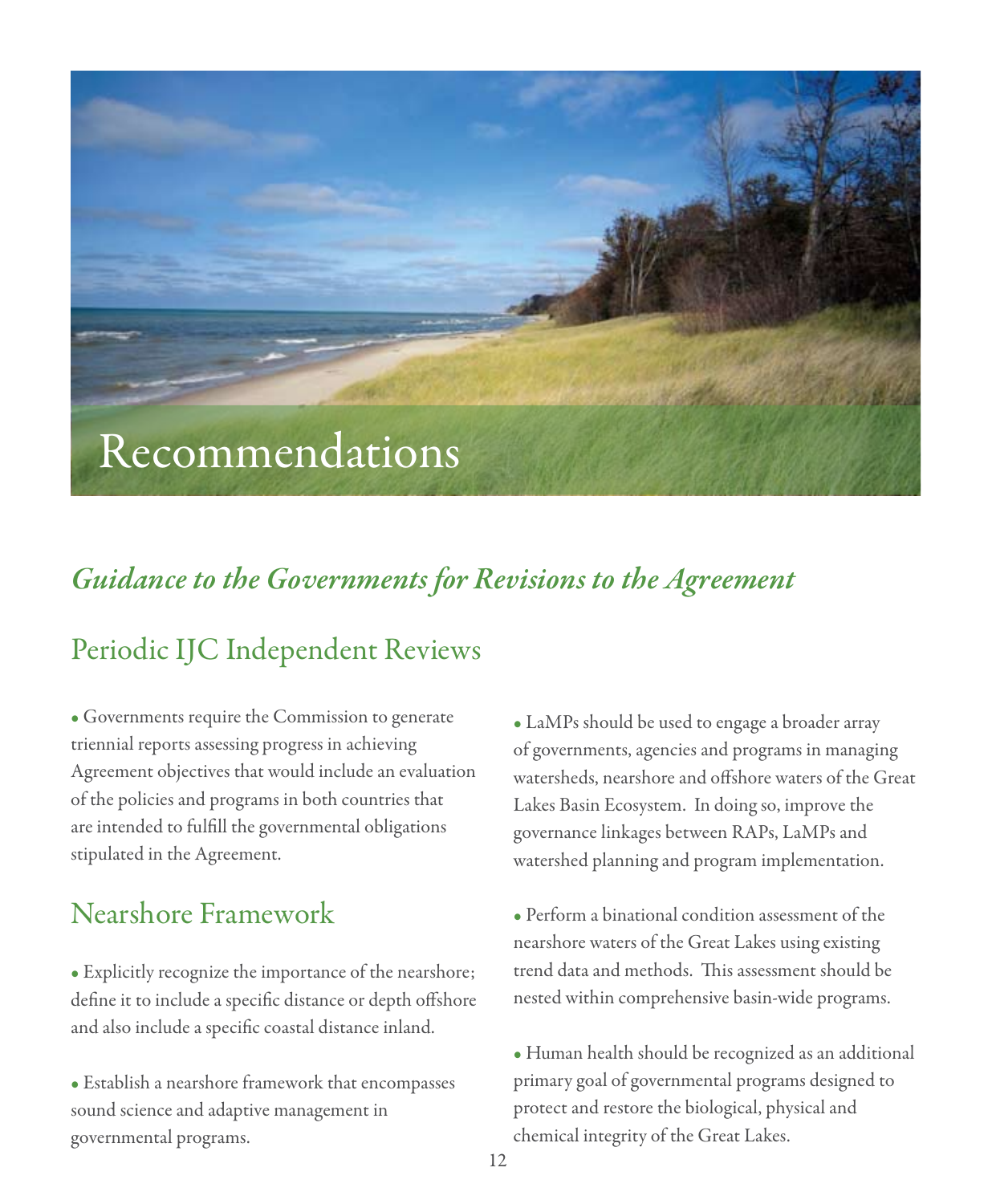# Eutrophication

• Develop new or improved models to improve estimates of phosphorous loadings to the Great Lakes from tributaries and other sources and use the results to establish phosphorous concentration targets for nearshore and offshore waters of the Great Lakes.

• Issue a reference to the Commission for a binational scientific investigation into the causes of the resurgence of nuisance and harmful algal growths in the Great Lakes from land-use activities and to test causal hypotheses of the linkages between land use and algal problems and associated ecosystem changes in the Great Lakes.

# Beaches

• Develop standardized binational criteria, monitoring protocols and reporting for issuing and tracking beach postings and for reporting of waterborne illnesses.

# Groundwater

• Retain the existing Groundwater Annex and add the following provisions:

 o Recognize the importance of groundwater as a source of drinking water in the basin and make a high priority the protection of groundwater through monitoring, wellhead protection, well registration and abandoned well-closure programs to ensure human health.

 o Require systematic basin-wide collection of data following standardized protocols for groundwater quantity and quality.

 o Maintain water budgets for the basin that include major groundwater withdrawals and consumption uses, and report on trends.



# Chemicals of Emerging Concern

• Develop and implement a process to identify chemicals that are a priority for binational action, consistent with national chemicals management programs; establish coordinated monitoring programs that will provide information on exposure and effects of chemicals to enable assessment of management strategies; place more emphasis on gaining knowledge and understanding of human health effects as they pertain to the major categories of chemicals of emerging concern.

• Develop provisions for monitoring chemicals of emerging concern that describe the underlying principles and processes by which the Parties identify substances and establish priorities, rather than compiling lists of substances that rapidly become outof-date; examine and modify existing regulatory regimes to improve the response to issues posed by newly developed and newly recognized substances; enhance binational communication, coordination, and cooperation on the design and implementation of monitoring programs and set common objectives.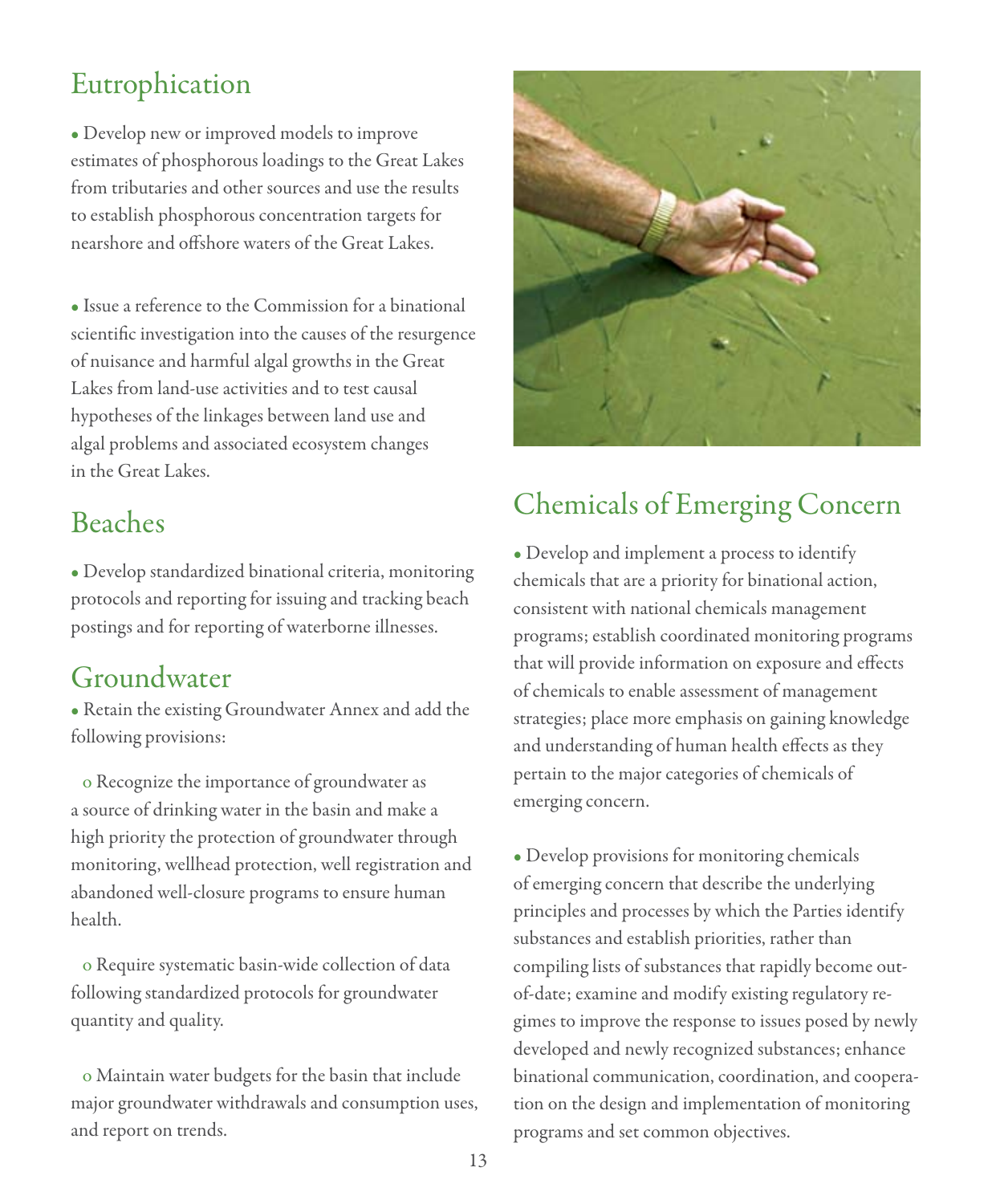# Fish Consumption

• Monitor levels of omega-3 fatty acids in fish species of concern in conjunction with their ongoing monitoring of contaminant levels.

# Aquatic Invasive Species

• Explicitly address the aquatic invasive species issue in a separate annex that includes improved understanding of their impacts, with provisions for, among other initiatives, a binational rapid response program.



# *Recommendations for Better Implementation of the Agreement*

# Nearshore Framework

• Ensure that the various orders of government address impacts of urban and rural areas on nearshore water and ecosystem quality, including the development of appropriate goals, targets and indictors, infrastructure improvements, and research and monitoring to track progress in sustainable land use that is protective of Great Lakes receiving waters.

# Eutrophication

• Institute "no regrets" actions–measures that would be justified under all plausible future scenarios– using adaptive management to improve retention of nutrients and sediment on the land, especially in watersheds with high phosphorus loadings.

• Promote the implementation of successful "no regrets" management actions by developing, maintaining, and sharing an inventory of effective techniques and programs.

# Beaches

• Conduct research on novel techniques such as microbial source tracking which would help distinguish between the various potential factors which contribute to contamination of recreation waters.

• In consultation with various orders of governments, develop testing methods to improve the scientific basis for advisory and closure decisions at Great Lakes beaches; improve early-warning communication to the public about beach advisories and closures.

# Groundwater

• Designate a lead agency with responsibility for compiling and regularly reporting to the Commission on relevant research, monitoring and program information on key groundwater issues because of the importance of groundwater quality to human and ecosystem health.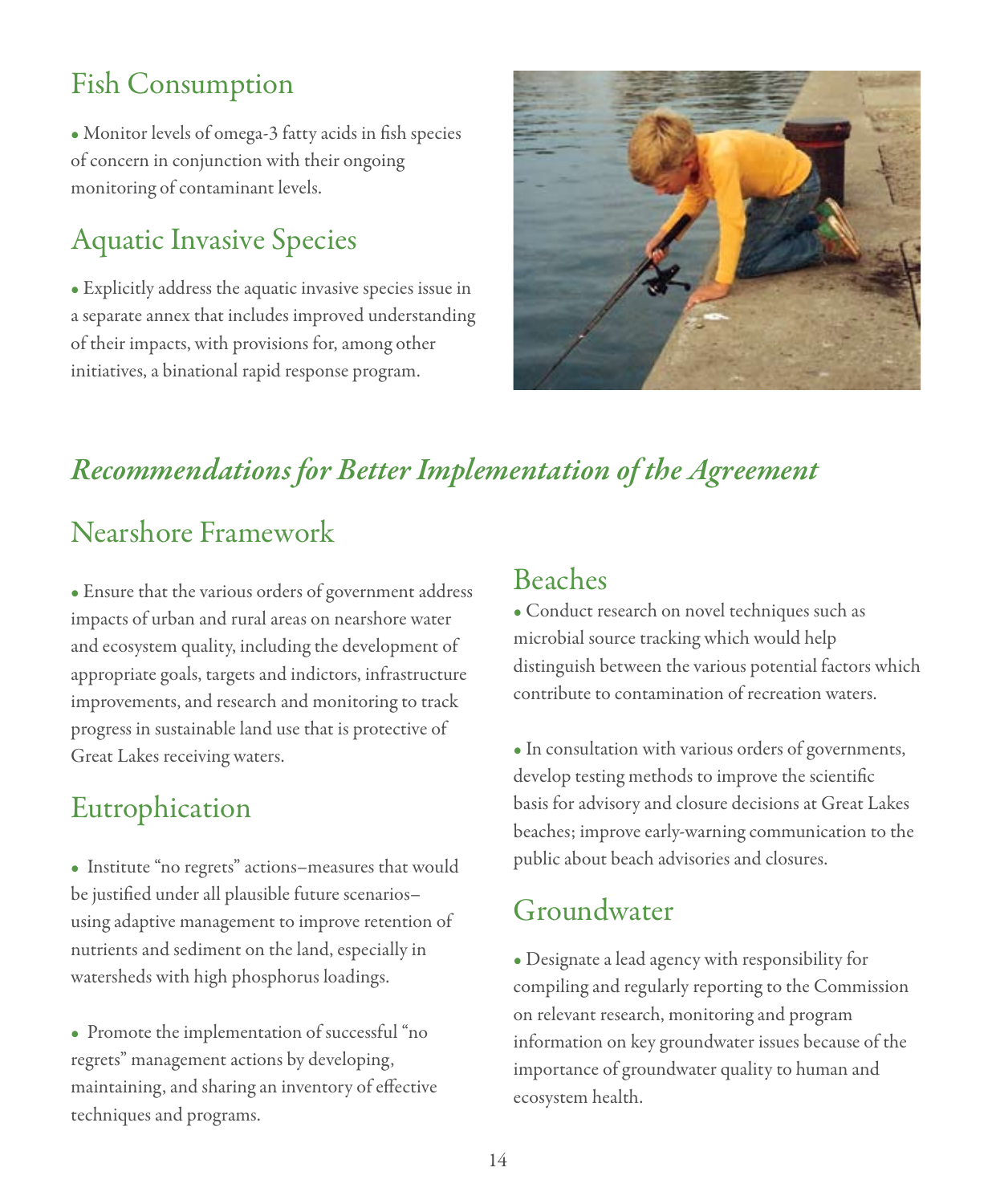• Improve training, inspection and enforcement efforts and cost-sharing of clean-up expenses from various sources, including leaking underground storage tanks, spills and leaks from oil pipelines and vehicle fluids, de-icing practices and petroleum refineries.

• Establish standards for septic systems, have them inspected periodically and require owners of them to be in compliance. Tax incentives should be provided to maintain, repair, or replace faulty systems.

• Implement and enforce more effective regulations on confined animal feeding operations to ensure proper treatment of manure and application of methods to reduce run-off and infiltration into groundwater.

• Consider grants or incentive programs as a means of ensuring maintenance and proper decommissioning of abandoned wells.

# Chemicals of Emerging Concern

• Invest in communication and outreach efforts that educate consumers and provide economic incentives that encourage them to purchase more environmentally-friendly (greener) products and services, and practice safer disposal of products that contain chemicals of emerging concern.

• Provide tax, economic incentives, and educational support to encourage industry and agriculture to use and develop more environmentally-friendly and green chemistry products and reduce the design, production, and consumption of chemicals of emerging concern.

• Develop wastewater treatment technologies that improve the detection, control and removal or destruction of chemicals of emerging concern.

# Fish Consumption

• Conduct research to improve the understanding of human health effects from the various chemicals found in Great Lakes fish, both singly and as a mixture of chemicals. Information on emerging chemicals of concern is of particular importance.

• Develop consistent standards for issuing fish consumption advisories that are based on consideration of both the benefits of omega-3 fatty acid consumption and the hazards from the mixture of contaminants found in Great Lakes fish.

• Improve the communication of fish consumption guidance, especially for reaching sensitive and vulnerable populations.

# Aquatic Invasive Species

• Institute a consistent, coordinated approach for aquatic invasive species rapid response planning tailored to the binational dimensions of the Great Lakes-St. Lawrence River system.

• Better align research efforts with rapid response needs; establish a "technology transfer" process to convert research findings into practical application; provide for on-site scientific advice, and ensure that early detection and monitoring programs are responsive to emerging needs and feature the latest technology.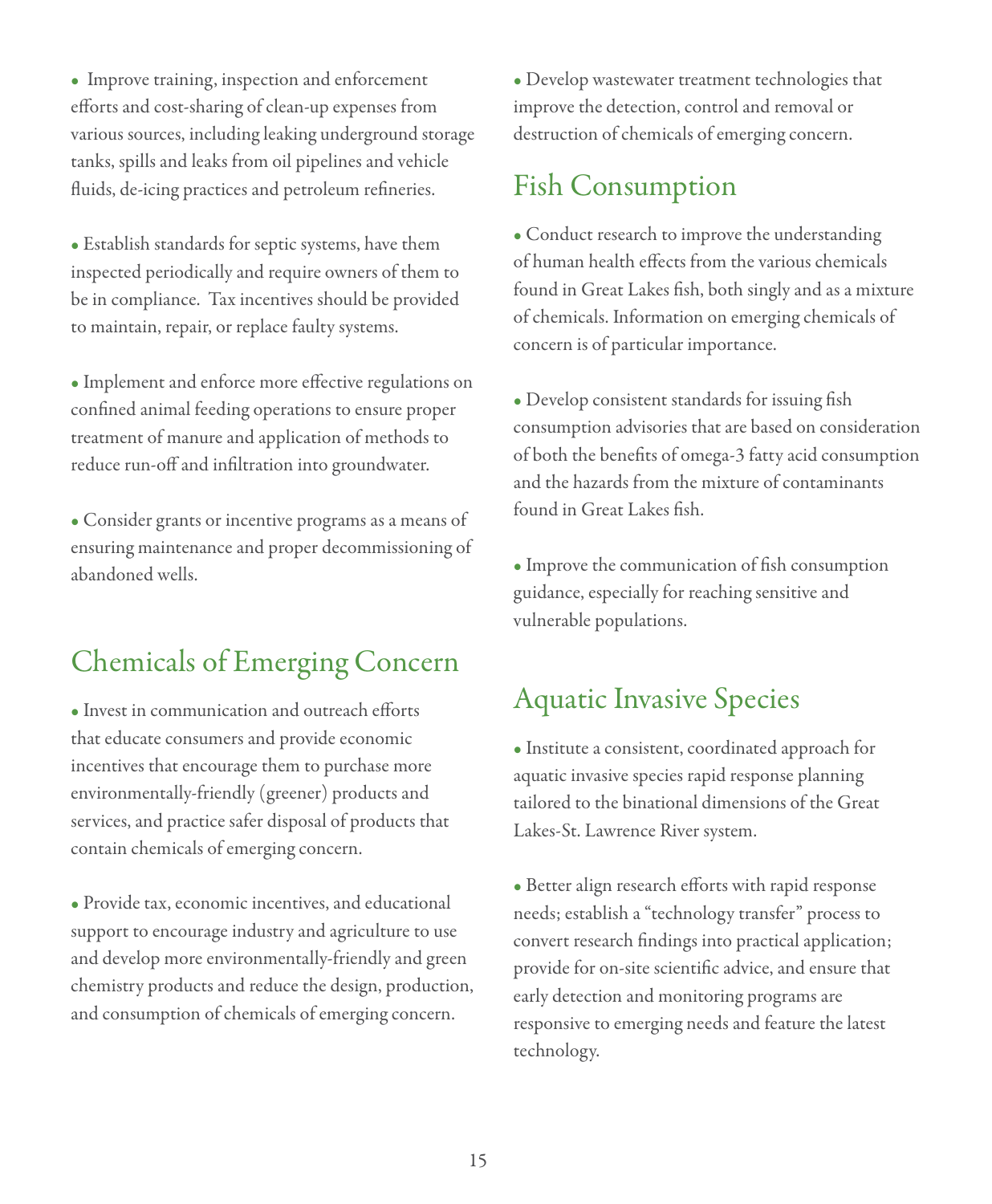Signed this seventh day of January, 2011 as the Fifteenth Biennial Report of the International Joint Commission pursuant to the Great Lakes Water Quality Agreement of 1978.

Jew Pollach

Lana Pollack U.S. Co-Chair

hine B. Brooks

Irene B. Brooks Commissioner

Joseph Comuzzi Canadian Co-Chair

Pierre Trépanier Commissioner

Lyall D. Knott Commissioner

Jamuu Sam Speck

Commissioner